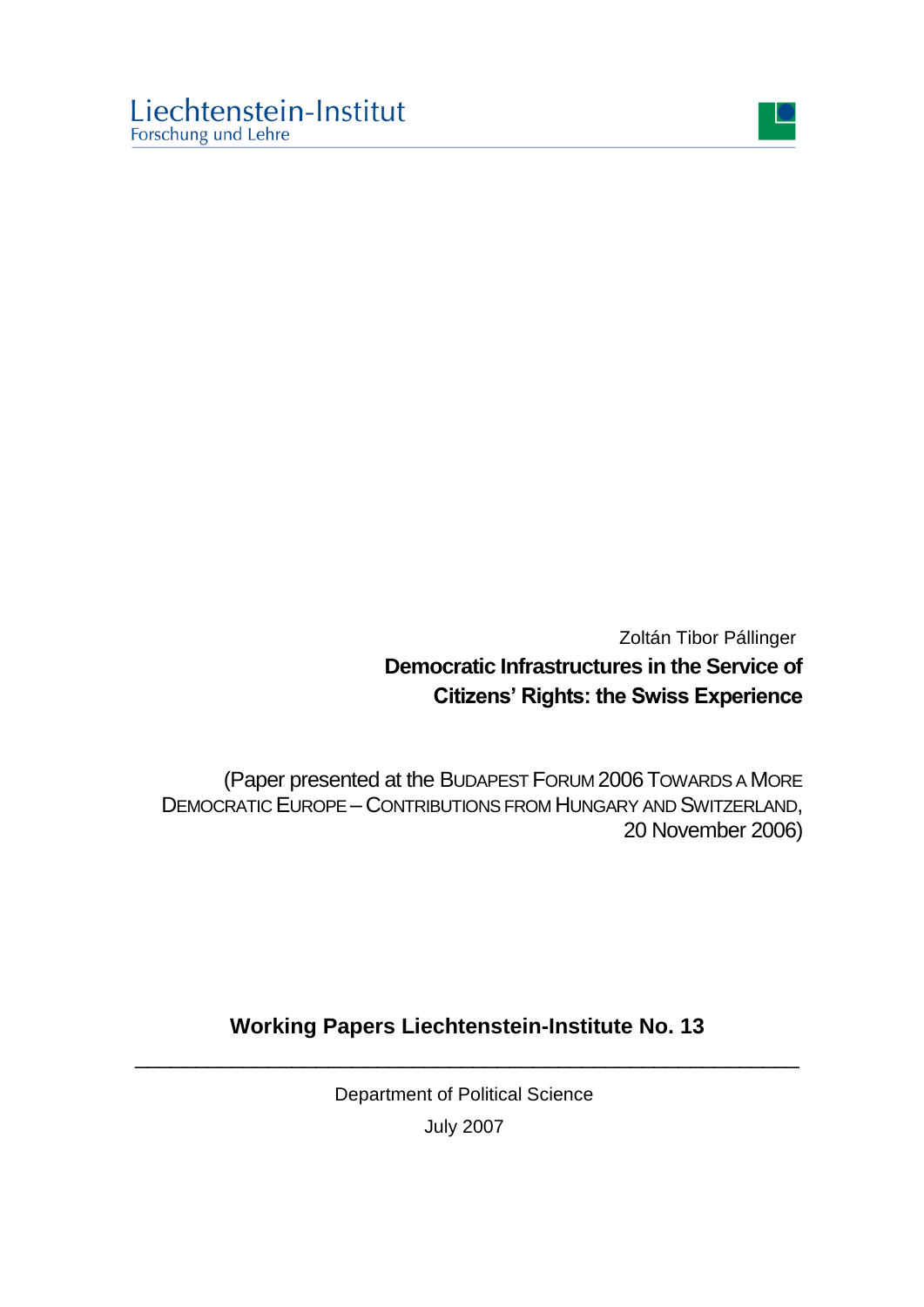## **Working Papers Liechtenstein-Institute**

**\_\_\_\_\_\_\_\_\_\_\_\_\_\_\_\_\_\_\_\_\_\_\_\_\_\_\_\_\_\_\_\_\_\_\_\_\_\_\_\_\_\_\_\_\_\_\_\_\_\_\_**

Responsibility for the working papers rests with the respective authors.

Contact: Dr. Zoltán Tibor Pállinger (zp@liechtenstein-institut.li)

## Zoltán Tibor Pállinger **Democratic Infrastructures in the Service of Citizens' Rights: the Swiss Experience**

(Paper presented at the BUDAPEST FORUM 2006TOWARDS A MORE DEMOCRATIC EUROPE – CONTRIBUTIONS FROM HUNGARY AND SWITZERLAND, 20 November 2006)

Department of Political Science

July 2007 **\_\_\_\_\_\_\_\_\_\_\_\_\_\_\_\_\_\_\_\_\_\_\_\_\_\_\_\_\_\_\_\_\_\_\_\_\_\_\_\_\_\_\_\_\_\_\_\_\_\_\_**

Liechtenstein-Institut, Auf dem Kirchhügel, St. Luziweg 2, FL-9487 Bendern Phone (00423) 373 30 22 - Fax (00423) 373 54 22 http://www.liechtenstein-institut.li - [admin@liechtenstein-institut.li](mailto:admin@liechtenstein-institut.li)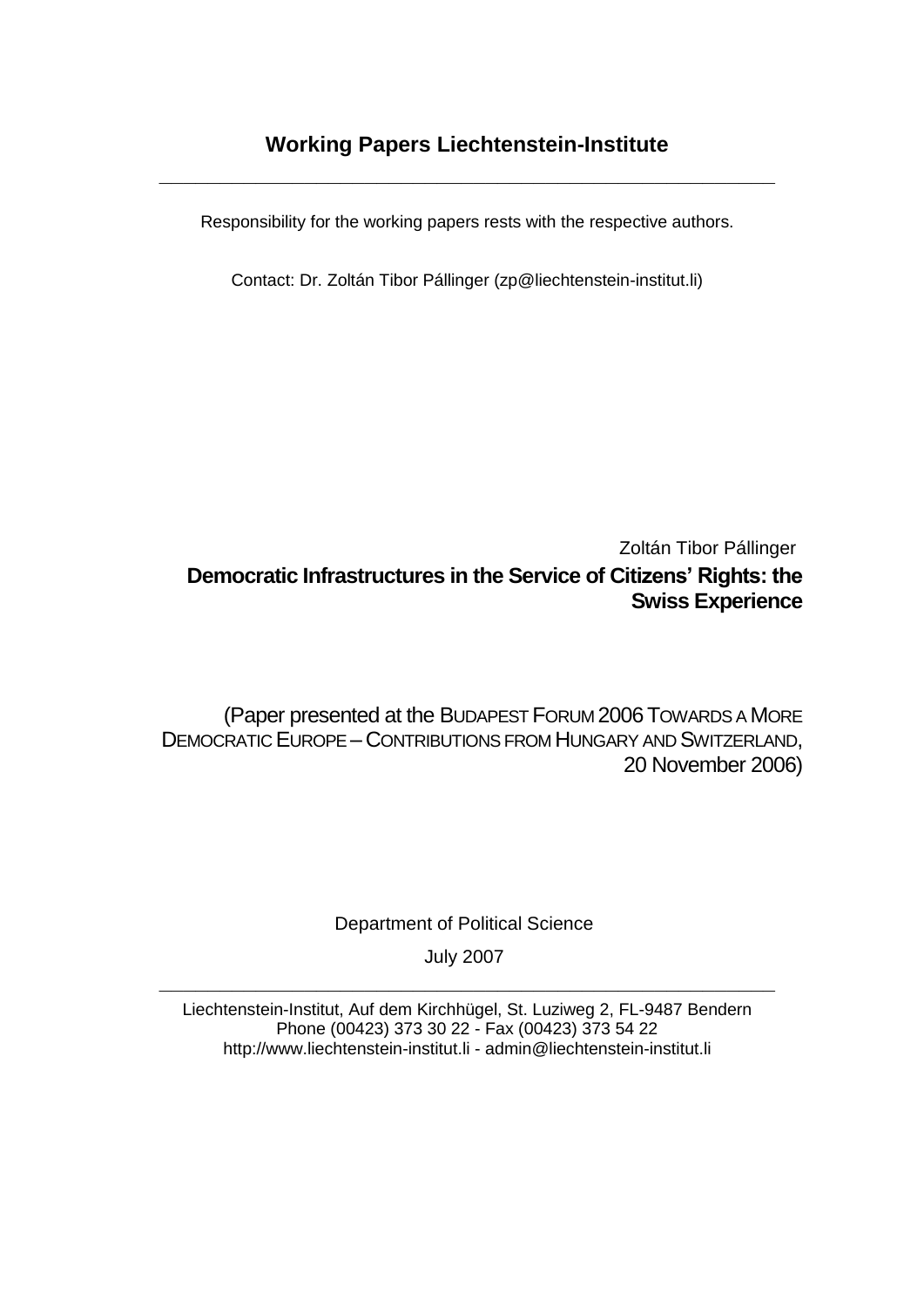# **Contents**

| $\mathbf{2}$           |     |  |  |  |  |  |  |
|------------------------|-----|--|--|--|--|--|--|
|                        | 2.1 |  |  |  |  |  |  |
|                        | 2.2 |  |  |  |  |  |  |
| 3                      |     |  |  |  |  |  |  |
|                        | 3.1 |  |  |  |  |  |  |
|                        | 3.2 |  |  |  |  |  |  |
|                        | 3.3 |  |  |  |  |  |  |
|                        | 3.4 |  |  |  |  |  |  |
| $\boldsymbol{\Lambda}$ |     |  |  |  |  |  |  |
|                        | 41  |  |  |  |  |  |  |
|                        | 4.2 |  |  |  |  |  |  |
|                        | 4.3 |  |  |  |  |  |  |
|                        | 4.4 |  |  |  |  |  |  |
| 5                      |     |  |  |  |  |  |  |
| 6                      | 17  |  |  |  |  |  |  |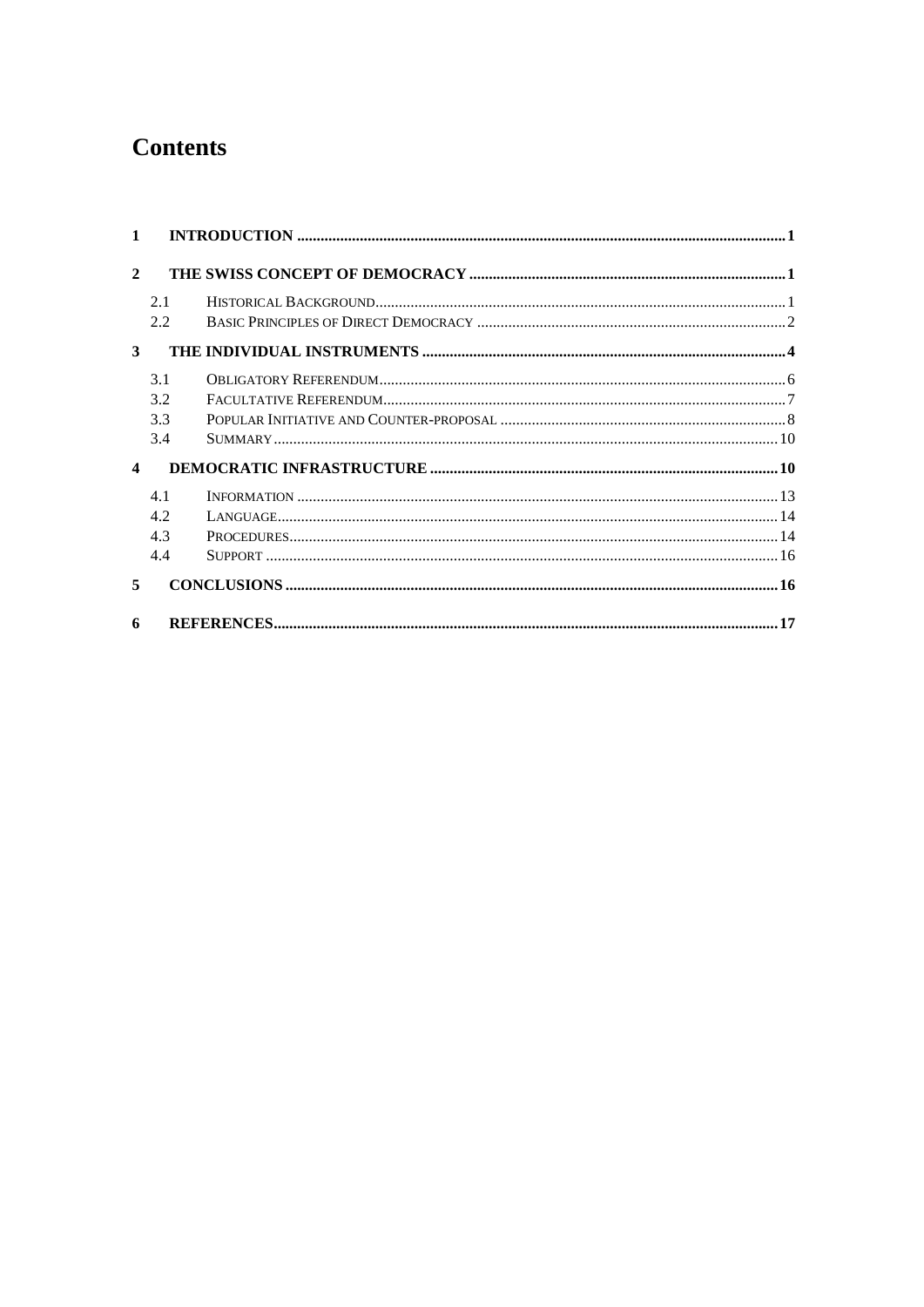# **1 Introduction**

Switzerland is widely seen as the home of direct democracy, and rightly so: of the 888 popular referendums that were held worldwide between 1971 and 2003, 60% took place in Europe and more than half of the latter were held in Switzerland. Switzerland is the only country in the world in which popular rights are routinely used, are constitutionally prescribed, with fully developed procedural mechanisms, and form an integral component of the political system. Clearly, it is the country in which direct democracy has the profoundest effect on the political system.

But Switzerland has not always been a champion of direct democracy. Switzerland"s first constitution of 1848 followed the principle of representation. It contained only two direct-democratic rights: the mandatory constitutional referendum and the popular initiative for a complete revision of the federal constitution. The other popular rights were introduced gradually in a process which took many years. We have to consider them as concessions which the political elite had to make to opposition forces.

The regular use of direct-democratic instruments requires their conceptual and practical integration into the representative institutions of the state. Using the Swiss example, this paper sets out to elucidate what organisational measures a state must put in place in order for the population to be able to exercise its direct-democratic rights. The historical genesis of the citizens" rights in Switzerland, and the Swiss concept of direct democracy are first portrayed. The individual instruments and their effects are then described. These two elements provide the basis for clarifying the nature of the infrastructure which the Swiss state makes available in order to guarantee the exercise of the citizens' rights. Finally, an attempt will be made to draw some general conclusions from the Swiss experience.

## **2 The Swiss Concept of Democracy**

## **2.1 Historical background**

<u>.</u>

Swiss people like to look upon their country as the original source and treasury of direct democracy. This self-image is undermined to some extent by the fact that the first constitution of the Swiss Confederation was predominantly representative in character and that the country"s direct-democratic rights were wrung from that representative system only during the second half of the 19th century.<sup>1</sup>

<sup>&</sup>lt;sup>1</sup> For what follows cf. Kölz (1992), Kölz (2004), Linder (2005) and Vatter (2002).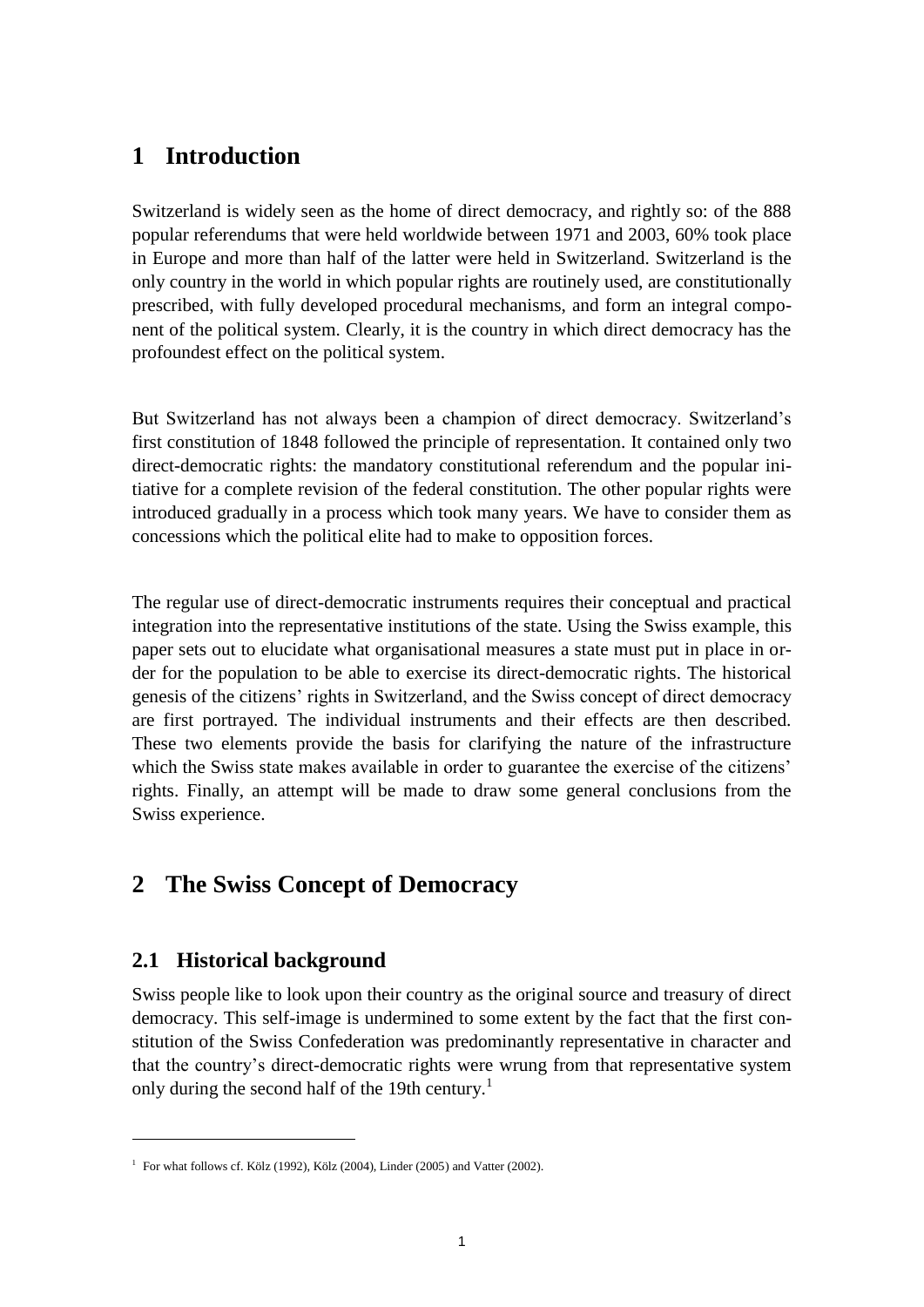The modern federal state emerged between 1798 and 1848 amidst frequent conflicts between liberal-progressive and conservative forces. After the short-lived "Helvetic Republic", which was meant to transform the loose confederation of states of the "Old Confederation" into a modern, centralised state on the French model, the old order was partially restored with the new Federal Treaty of 1815. The Democratic Movement grew in strength during the 1830s, resulting in the old order being replaced at the cantonal level by modern representative-democratic systems, in which the only directdemocratic right provided for was the obligatory constitutional referendum. The worsening dispute between the liberal-progressive and the Catholic-conservative forces resulted in armed conflict (the 'Sonderbund War' of 1847), leading in turn to the replacement of the Federal Treaty by a modern Federal Constitution in 1848. This constitution followed the cantonal models and was likewise based on the principle of representation. However, one further direct-democratic instrument was added: the popular initiative for a complete revision of the federal constitution.

Once again it was the cantons which played the pioneering role in the subsequent evolution of the constitution. In its clash with the established forces of Liberalism, the "Democratic Movement" succeeded, in several of the cantons, in adding direct-democratic institutions to the representative system. From about 1865 onwards, the cantonal movements were also joined at the federal level by revisionist forces seeking the same goals. The clash with the so-called "federal barons" ended successfully with the total revision of the constitution in 1874. The new constitution introduced the facultative (optional) legislative referendum. The popular initiative for the partial revision of the federal constitution was then added in 1891. During the course of the  $20<sup>th</sup>$  century the direct-democratic armoury was continually expanded, the referendum on international treaties being introduced in 1921 and the "resolutive referendum" in 1948. This expansion reached its provisional conclusion in 2003, when the "general initiative" was approved in a national referendum.

### **2.2 Basic principles of direct democracy**

Switzerland has an extensive range of direct-democratic rights. These supplement and complement the original representative system; they do not replace the representative organs. Swiss political science thus speaks of a system of "direct democracy"<sup>2</sup> The term refers to a system of political decision-making in which quite specific decision-making rights and competences are constitutionally prescribed for the various organs of the state: the people, the parliament and the executive.<sup>3</sup>

<sup>&</sup>lt;sup>2</sup> I am grateful to Andreas Gross and Bruno Kaufmann for pointing out that in Switzerland the term "direct democracy" has now replaced the previously used term "semi-direct democracy". The expression "semi-direct democracy" was used to indicate that the direct-democratic instruments were used within a representative context. Since all countries have representative organs and since the direct-democratic instruments are not designed as an alternative to these, but rather as being complementary, the term "semidirect democracy" is superfluous. The contemporary view is that direct and representative democracy are no longer in opposition, but exist as a complementary pair.

<sup>&</sup>lt;sup>3</sup> For what follows cf. Linder (2005), p. 242f.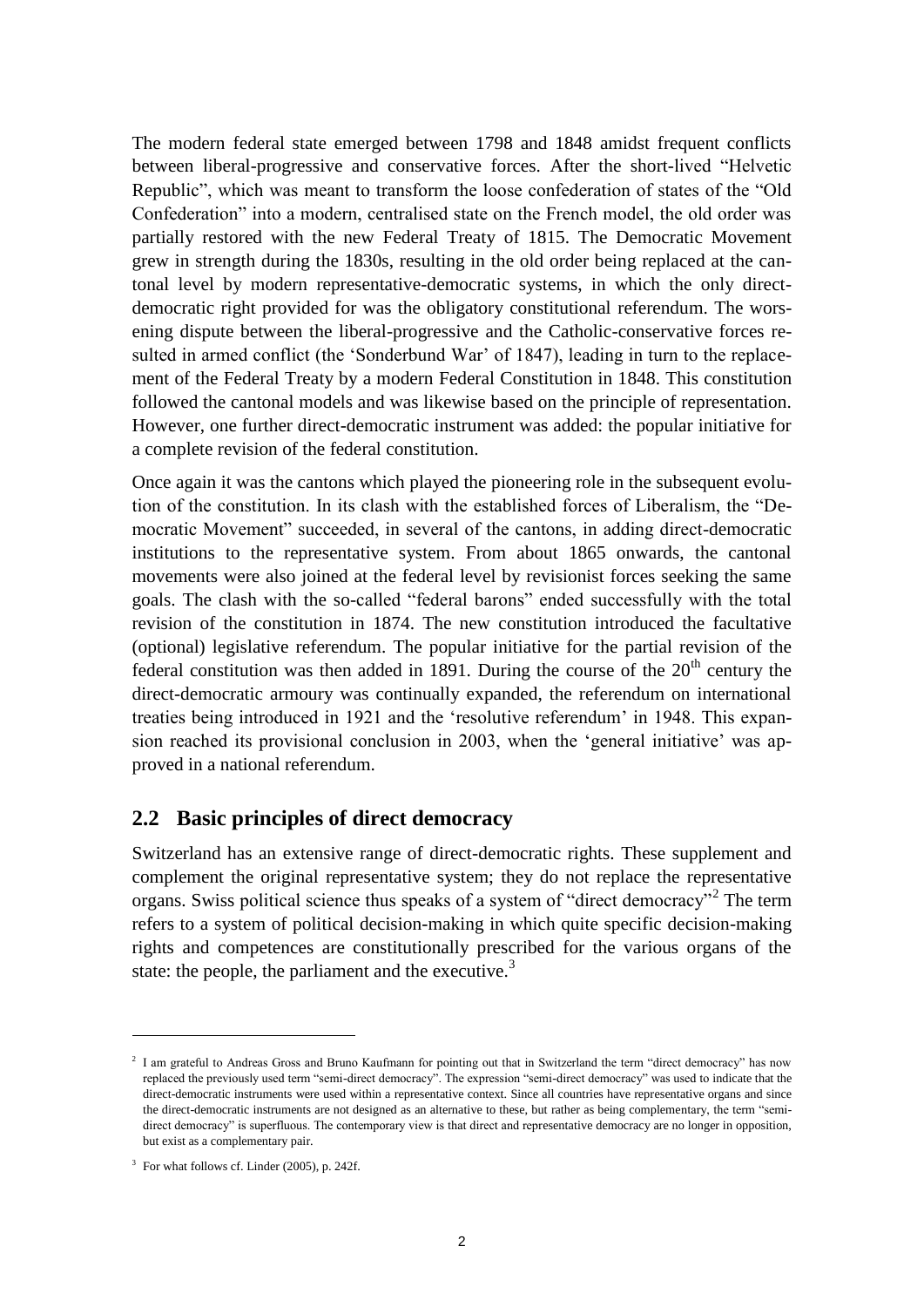*Table 1: Swiss Concept of Direct Democracy*



The Swiss version of direct democracy is based on the principle that the level of popular involvement in decision-making is graded according to the material significance of the political decisions to be made. Consequently, that entity which has the greatest democratic legitimacy i.e. the people, must be able to participate in, and also have the last word on, the most important matters of the state, where the decisions to be taken are governed by the constitution. This requirement is fulfilled by means of the popular initiative and the obligatory referendum. The entity which can claim the second highest level of democratic legitimacy – the Parliament – decides on the next most important matters through legislation. In most cases these decisions are final, but they are in principle always open to subsequent challenge by the people if it is successful in launching a facultative referendum. The government, finally, which has the least democratic legitimacy, is responsible for issuing ordinances and for less important individual decisions; in this it acts within its own powers, independently of the people and the parliament (cf. Table 1).

Thus in the Swiss system, it is the constitution which determines which entity has the final say on specific political issues. This clear determination of the rules of play creates a stable framework for the political process and gives a high security of expectation. The demarcation of decision-making is fundamental to the orderly use of the directdemocratic instruments. The direct-democratic system strengthens the position of the people in the political process and ensures a wide-ranging implementation of the principle of popular sovereignty.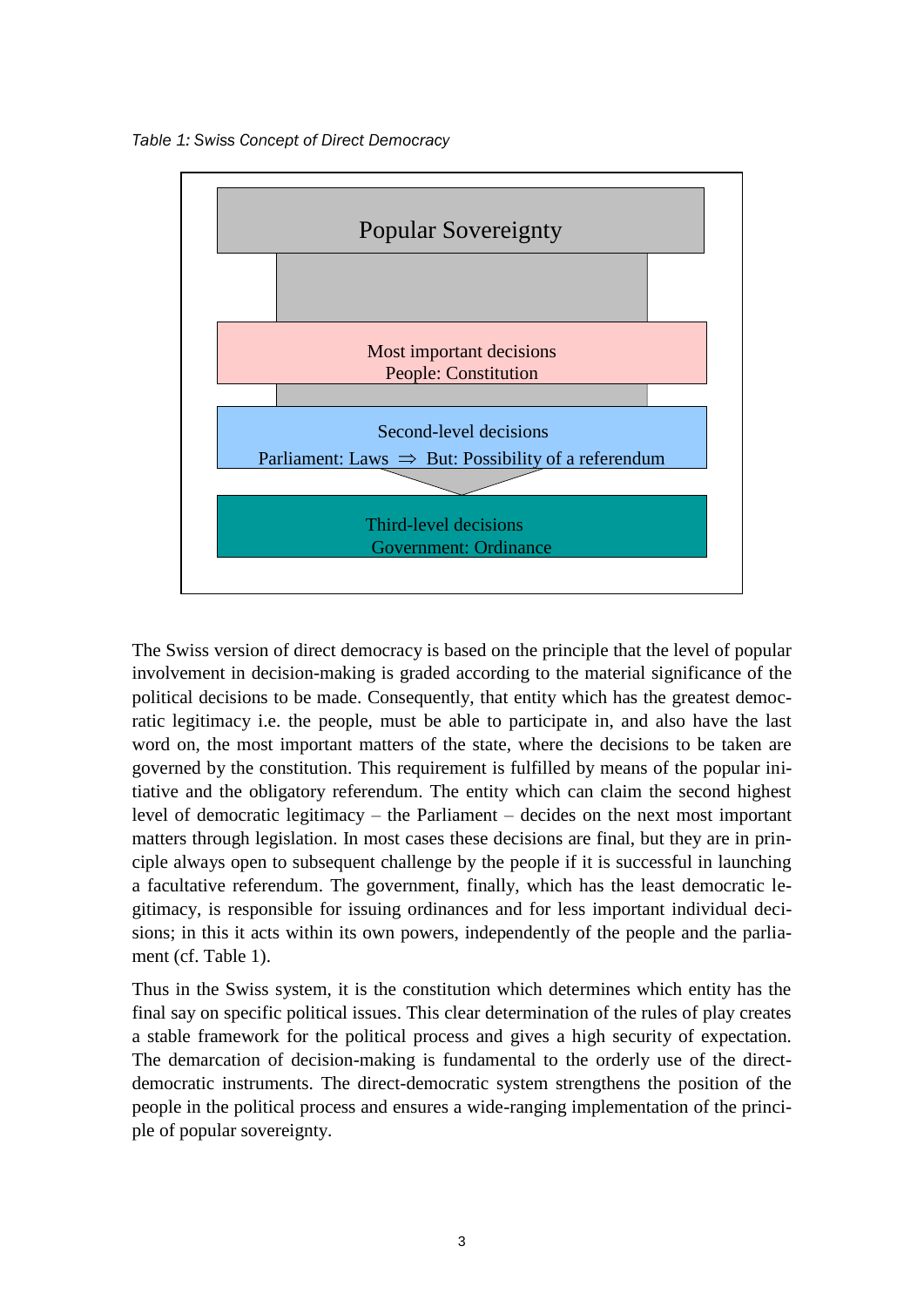## **3 The individual instruments**

The system of democratic rights at the Swiss federal level is relatively complex.<sup>4</sup> In Swiss political practice, a basic distinction is made between *popular initiatives* and *referendums*.

The purpose of the popular initiative is to introduce something new into the system. Using this instrument, Swiss eligible voters can demand a complete revision of the constitution (has not happened to date) or the revision of part(s) of the same. Popular initiatives can be submitted either as fully worked out proposals, or in a more loosely formulated form. If 100,000 eligible voters<sup>5</sup> express their support for the initiative by giving their signatures, it is held to have been formally validated (zustandegekommen). The Federal Council (the executive) then prepares a statement setting out its understanding of the effects of the initiative and forwards this to the two houses of parliament (the National Council and the Council of States) for deliberation. They can recommend that the initiative be either accepted or rejected – or they can put forward a counter-proposal.<sup>6</sup> The final decision is reached in a referendum ballot on the initiative (and on the counter-proposal, if one has been presented).<sup>7</sup> The initiative is approved if it secures a majority both of the overall votes cast (the popular vote) and of the "states" i.e. the cantons – the so-called "double majority". The course the popular initiative has to take makes it clear that even this most markedly direct-democratic instrument is not an expression of arbitrary popular power, but is at all times subject to the rule of law and matched to the representative organs. The right of both government and parliament to present their own responses to the initiative and, if desired, for the latter to put forward its own counter-proposal, ensures that "citizen lawmaking" does not undermine Swiss constitutionality and the rule of law: initiatives which do not satisfy the requirement of "unity of subject matter" or which contravene binding international law will be declared invalid by the Federal Assembly.

The referendum, on the other hand, allows parliamentary decisions which have already been taken to be struck down or modified.<sup>8</sup> Referendums can be subdivided into those which are obligatory and those which are facultative i.e. optional. Obligatory referendums relate to issues which must be submitted to a popular vote i.e. where no popular request is required. A facultative referendum only comes to a vote if a proportion of the voters (50,000) has demanded it. The referendum is a means whereby important state

 $4$  Linder (2005), p. 247.

<sup>&</sup>lt;sup>5</sup> This corresponds to approximately 2 % of the electorate.

<sup>&</sup>lt;sup>6</sup> In practice, there is also the so-called 'indirect counter-proposal'. Here the government and parliament declare that they will incorporate the initiative proposal into future legislation.

 $<sup>7</sup>$  If both the original initiative and the counter-proposal are approved, there is a deciding question to determine which of the two</sup> will be adopted.

<sup>8</sup> Marxer (2005), p. 15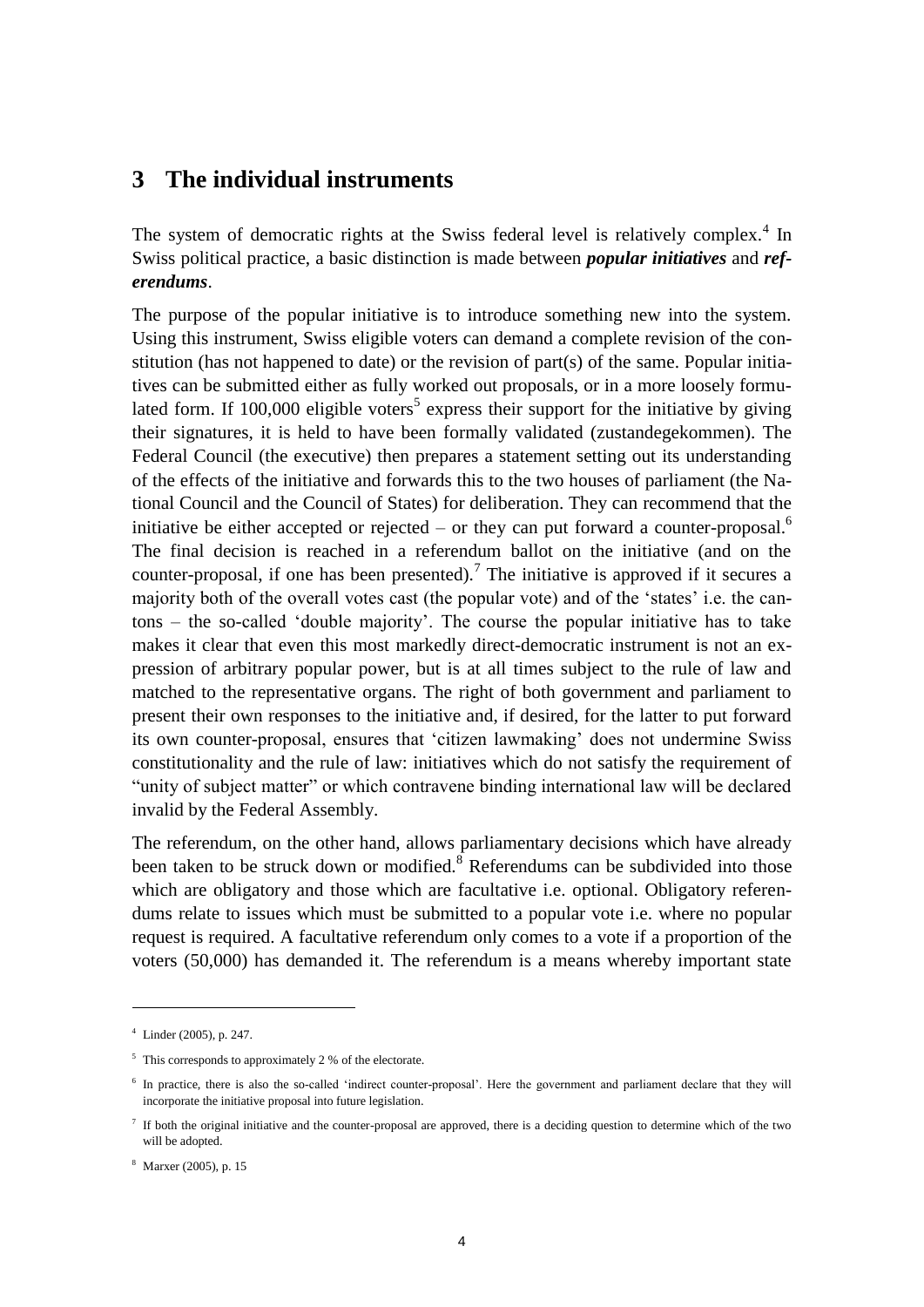decisions are made subject to popular approval. In the case of obligatory referendums, the double majority rule applies – approval must be by a majority of both "the people" and the cantons – whereas a simple majority of the votes cast decides facultative referendums.

| <b>Initiative</b> (and Counter-proposal)                                                                                                                                              | <b>Compulsory Referendum</b>                                                                                                                                     |  |  |  |
|---------------------------------------------------------------------------------------------------------------------------------------------------------------------------------------|------------------------------------------------------------------------------------------------------------------------------------------------------------------|--|--|--|
| Target:<br>Drafting of an entirely new constitution<br>Changing parts of the constitution<br>Changing or abolishing parts of the con-<br>stitution or laws (new $-$ not yet in force) | Target:<br>Complete or partial revision of the consti-<br>tution<br>Joining supranational organizations<br><sub>or</sub><br>organizations of collective security |  |  |  |
| <b>Signature requirement:</b><br>$100,000 \sim 2$ % of the adult citizenry<br>within 18 months                                                                                        | <b>Signature requirement:</b><br>Automatic – no signatures required                                                                                              |  |  |  |
| Approval:<br>Majority of popular vote and majority of<br>cantons                                                                                                                      | Approval:<br>Majority of popular vote and majority of<br>cantons                                                                                                 |  |  |  |
|                                                                                                                                                                                       | <b>Facultative Referendum</b>                                                                                                                                    |  |  |  |
|                                                                                                                                                                                       | Target:<br>Federal laws<br>Urgent federal laws, lasting more than 1<br>year, without constitutional basis<br>Others, including international treaties            |  |  |  |
|                                                                                                                                                                                       | <b>Signature requirement:</b>                                                                                                                                    |  |  |  |
|                                                                                                                                                                                       | $50,000 \sim 1$ % of the adult citizenry within<br>100 days                                                                                                      |  |  |  |
|                                                                                                                                                                                       | Approval:<br>Majority of the popular vote                                                                                                                        |  |  |  |
| Impact:                                                                                                                                                                               | Impact:                                                                                                                                                          |  |  |  |
| Innovation (accelerator)                                                                                                                                                              | <b>Brake</b>                                                                                                                                                     |  |  |  |

*Table 2: Direct-democratic instruments in Switzerland - Overview*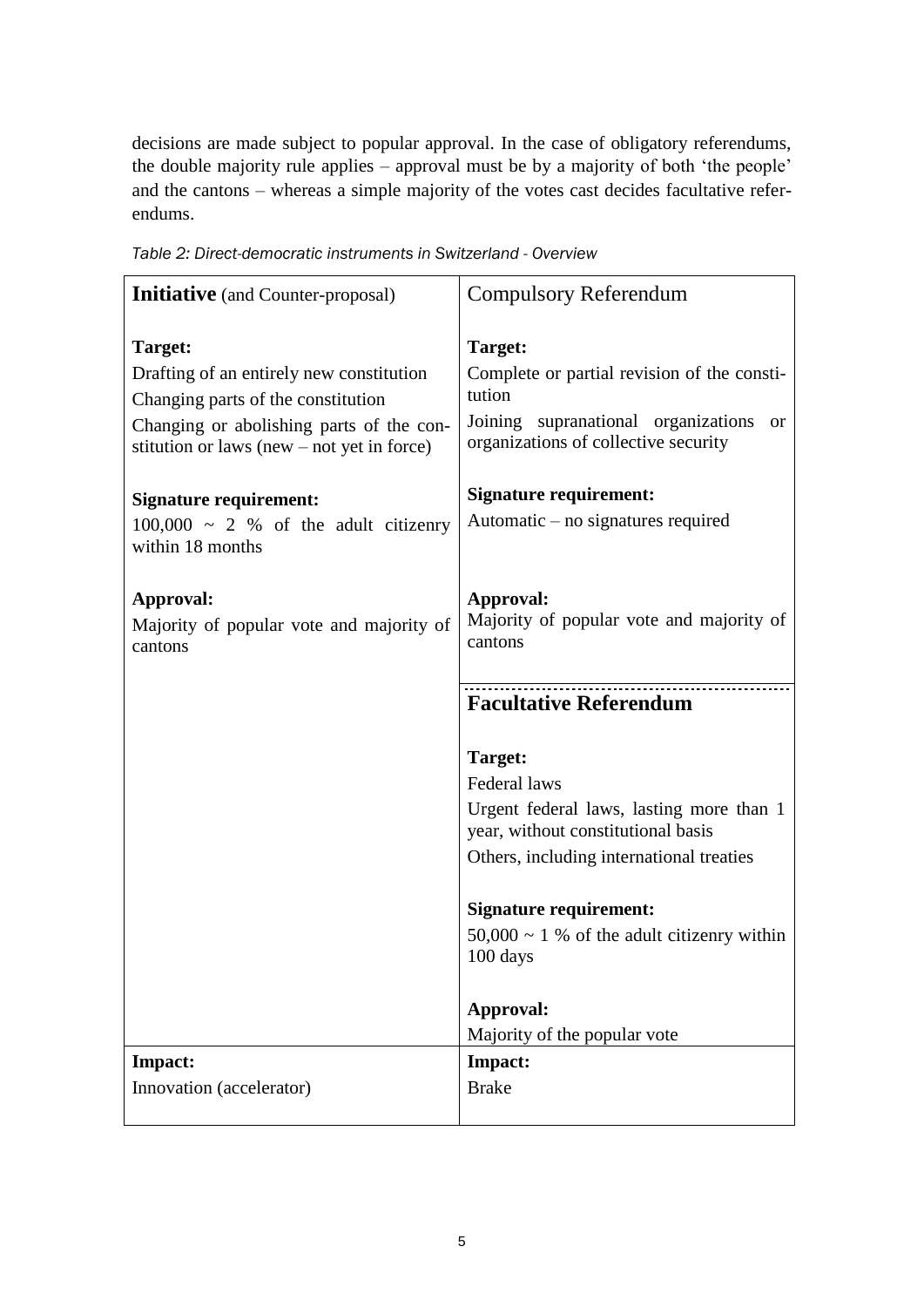It remains finally to mention that all the direct-democratic instruments in Switzerland are binding and relate solely to substantive issues. This is why there are no consultative opinion polls or decisions on "personal matters" (i.e. the selection of public officials) in the Swiss direct-democratic repertoire.<sup>9</sup> In respect of the popular initiative for complete revision of the federal constitution, the popular initiative in the form of a general proposal, and the general initiative i.e. in those cases in which the end result of the "citizen lawmaking process' is not known in advance, the right of final decision rests with the people alone, or with the people and the cantons. We now turn to a description of the individual instruments.

#### **3.1 Obligatory referendum**

The scope of the obligatory referendum includes (a) amendments to the constitution; (b) federal laws declared to be urgent, but without a constitutional basis and whose period of validity exceeds one year; (c) accession to organisations of collective security or to supranational communities. Important proposals of this nature are subject to a qualified majority requirement (majorities of both the people and the cantons). This gives minorities and interest groups some veto possibilities. As the *status quo* actually reflects the prevailing balance of power between conflicting social groups, the chances of success of particular proposals are reduced, the more they depart from the current balance of power; they could potentially increase the benefits for a narrowly circumscribed group, but in doing so would affect the interests of more numerous minorities.

The fact that – despite the high hurdles – four-fifths of obligatory referendums are approved i.e. are decided in favour of the government/parliament line, means that the proposals enjoy broad support. In order for this to happen, all the socially relevant groups must be brought into the drafting of the proposals and sufficient account must be taken of their various interests. Since the lines of conflict in Swiss society criss-cross and overlap, changing majority and minority constellations emerge. In these circumstances the obligatory referendum has an integrative effect, since it ensures that in the long term no larger social group is excluded from influencing decisions and that even the most powerful interest groups cannot always get their own way at the cost of others. By favouring policy options which are closer to the *status quo*, the obligatory referendum tends to block far-reaching reforms and changes. In Switzerland, this damping effect on innovation is revealed in particular through (a) the historically late and modest appearance of major federal involvement in the fields of economic and social policy; (b) the low proportion of public expenditure in relation to overall GDP by international comparisons; (c) the low level of centralisation; (d) the modest size of the federal administration by international standards; and (e) the relative reticence in terms of international political collaboration.<sup>10</sup>

1

<sup>9</sup> The idea of a non-binding public opinion poll runs counter to the Swiss conception of popular sovereignty.

<sup>&</sup>lt;sup>10</sup> Gabriel/Rybach 2002, p. 38.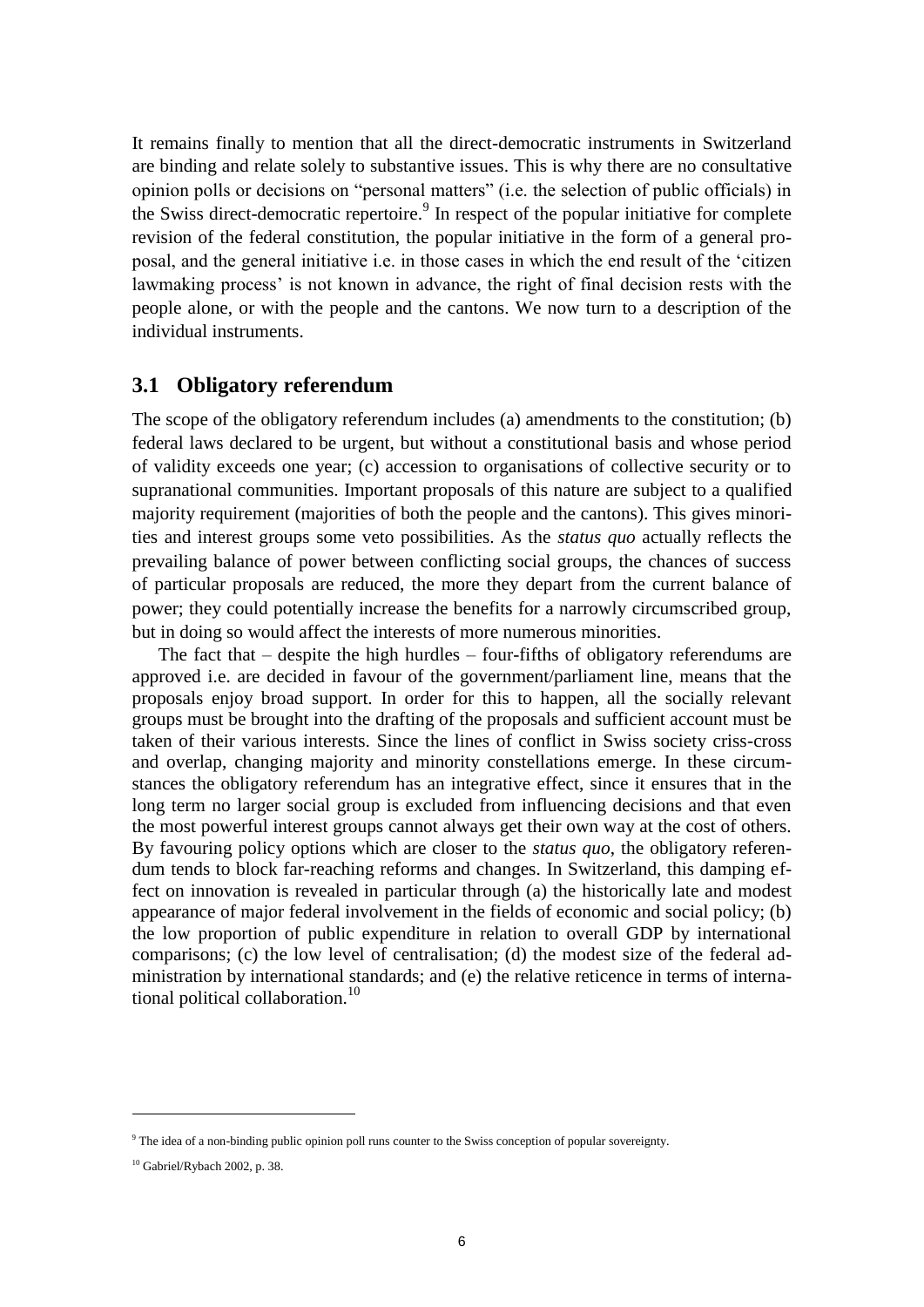#### **3.2 The facultative referendum**

Subject to the facultative referendum are (a) federal laws; (b) federal laws declared to be urgent, whose period of applicability exceeds one year; (c) the majority of federal decrees; and (d) international treaties which are of no fixed duration and which cannot be revoked, or which provide for accession to an international organisation, or contain important legislative provisions, or whose implementation would require the passing of a federal law. A referendum on these matters is launched if requested by 50,000 eligible voters (by giving their signatures), or eight cantons<sup>11</sup>, within 90 days of the official publication of the law or provision. If the formal requirements are met, the issue must be put to the people in a national ballot. The law, decree or provision can only enter into force (or remain in force) if a simple majority of those who voted approves it (simple majority rule).

The aim of a facultative referendum is to prevent the implementation of a parliamentary decree which is viewed as detrimental by some group. As with the obligatory referendum, the tendency of this instrument is also to favour the status quo. Proposals which diverge significantly from it carry a higher risk of being subjected to a referendum. Facultative referendums occur when the majority coalition in parliament underestimates the threat of a referendum – or the strength of the opposition – or when the (parliamentary) minority overestimates its own strength, is forced for reasons of principle to use the threat of a referendum (which it is unlikely to win) so as not to lose credibility, or wishes to send out signals for the future handling of certain issues. But the facultative referendum can also be used by "outsiders" who were not involved in the negotiation process, or who did not use the threat of a referendum during that process.

|           | 1874-2004            |          |               | 1980-2004            |          |               |
|-----------|----------------------|----------|---------------|----------------------|----------|---------------|
|           | Number of<br>ballots | Approved | Approval rate | Number of<br>ballots | Approved | Approval rate |
| Proposals | 152                  | 79       | 52 %          | 62                   | 41       | 66 %          |

*Table 3: Approval rate for facultative referendums in Switzerland (1874-2004)*

*Source: Swiss Federal Chancellery (2005)/Author's calculations.*

1

The facultative referendum is an instrument which is relatively easy to use. The progressive forces originally saw it as performing a plebiscitary function, uniting the people and the authorities and thus giving greater legitimacy to majoritarian politics. In fact, it has developed entirely contrary effects: after its introduction in 1874 it was used first by Catholic-Conservative circles to break up the Liberal power cartel. To date, the systematic use of the facultative referendum has not always been able to block the legislative proposals of the majority parliamentary coalition, but it has succeeded in imposing considerable delays on them.

The facultative referendum is an efficient instrument of the opposition. Between 1874 and 2004, just under half of the legislative proposals which went to referendum were rejected by the people i.e. the decision went against the majority parliamentary

<sup>&</sup>lt;sup>11</sup> The so-called cantonal referendum has been used only once in its 130-year existence (in 2003; BBL 2003 7269) and can thus be ignored for the purposes of this essay.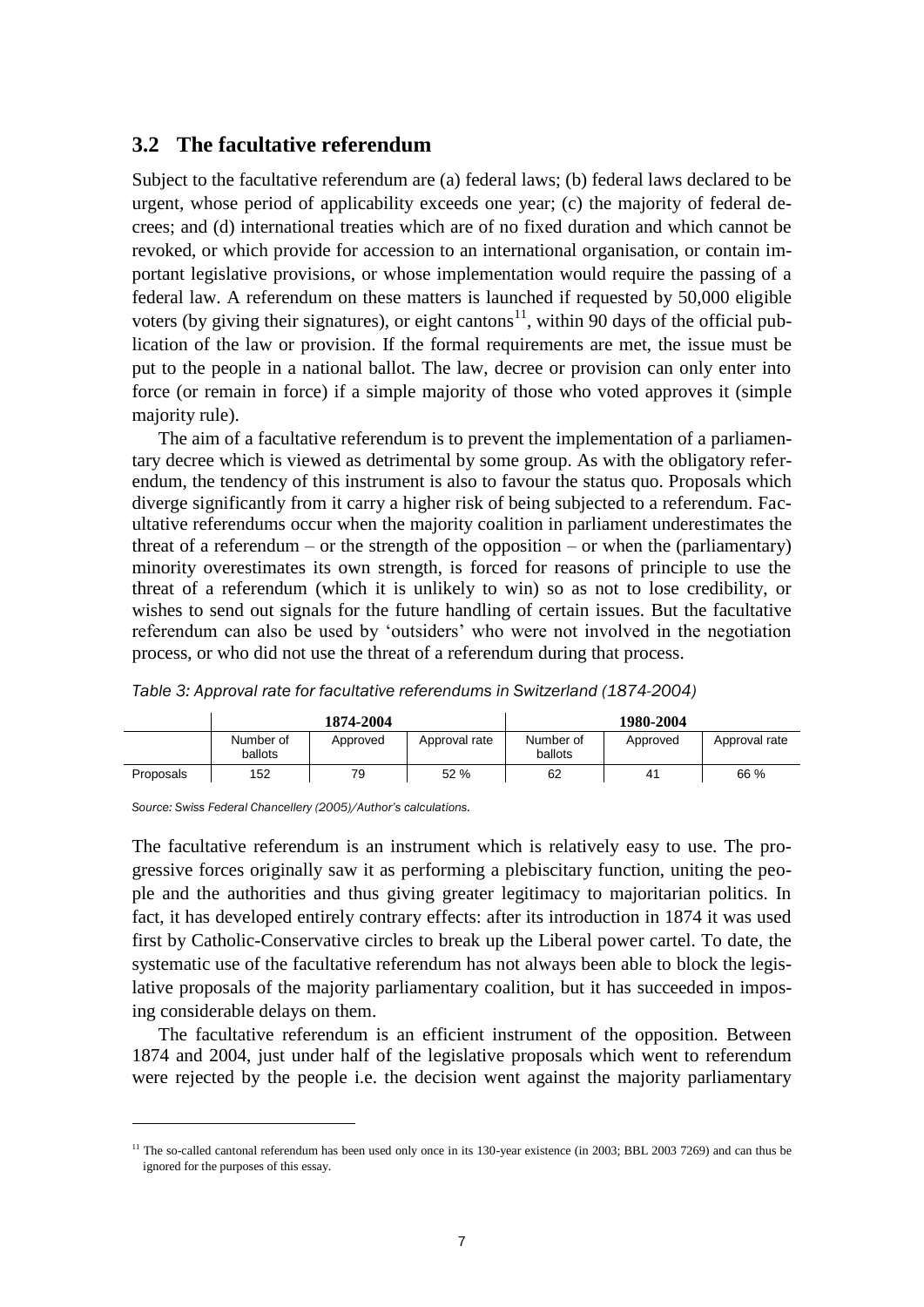coalition. However, if one looks at the last 25 years, it is interesting to note that the proportion of approved proposals actually rose, to 66%. This appears to have been the result of learning processes on the part of the political elite.<sup>12</sup> The facultative referendum has made a major contribution to the emergence of the Swiss consensus model of politics. In order to prevent the systematic obstruction of political decision-making by groups capable of launching a facultative referendum, the latter were brought into the process, where necessary co-opted into government or at least taken into account in the parliamentary process. This is clear from the fact that 93% of parliamentary rulings are implemented without being challenged by a facultative referendum. As the facultative referendum is often used by political outsiders, the pre-parliamentary process was also expanded. When important measures are being worked on, the cantons, the political parties and all interested circles are brought into the discussions at an early stage. This consultative procedure (known as the "Vernehmlassungsverfahren"), which initially came into being informally, is now enshrined in the Swiss federal constitution (Art. 147 BV). Its effect is reinforced by the fact that much of Swiss politics still operates on what is called the "Miliz" system (a system in which most public positions – in military service, government, etc. – are part-time and held in addition to a private job): the committees of experts which are responsible for drafting legislation routinely include numerous representatives of various organizations who function as external experts.

The facultative referendum, like its obligatory counterpart, has effects which strongly promote integration and also put a brake on innovation. At the same time, it also contributes to a reduction in transparency and to a certain "informalisation" of politics, as the handling of social conflict and clashes of interest is removed from the public arena of parliament and relocated in the semi-public arena of a pre-parliamentary process. This favours the creation of cartels of elites who can potentially steer politics in certain directions – a process over which the public has virtually no control. The facultative referendum can thus be used to protect special interests, favouring a case-by-case, "floating" opposition in contrast to the systematic opposition of the minority parties in parliament.

### **3.3 Popular initiative and Counter-proposal**

A popular initiative acquires preliminary formal recognition (validation) if 100,000 eligible voters have given their signatures in support of it within 18 months of its launch. Parliament then rules on its conformity with certain prescribed requirements and produces its own recommendation in response. It may also put forward a counter-proposal. Finally there is a popular ballot. A double majority (people and cantons) is required for adoption of the proposal.

Although the signature threshold for launching a popular initiative is twice as high as that for the facultative referendum, it is the former instrument which more often succeeds in reaching its qualifying hurdle. However, of all the direct-democratic instruments, it is the one with the lowest chances of success. The outcome of the ballot favours the initiators in only around 8% of cases. The hope of the progressive democrats that a significant proportion of all legislation would be "lawmaking by the people" has thus not come to pass.

<sup>&</sup>lt;sup>12</sup> Cf. Trechsel 1999, p. 77.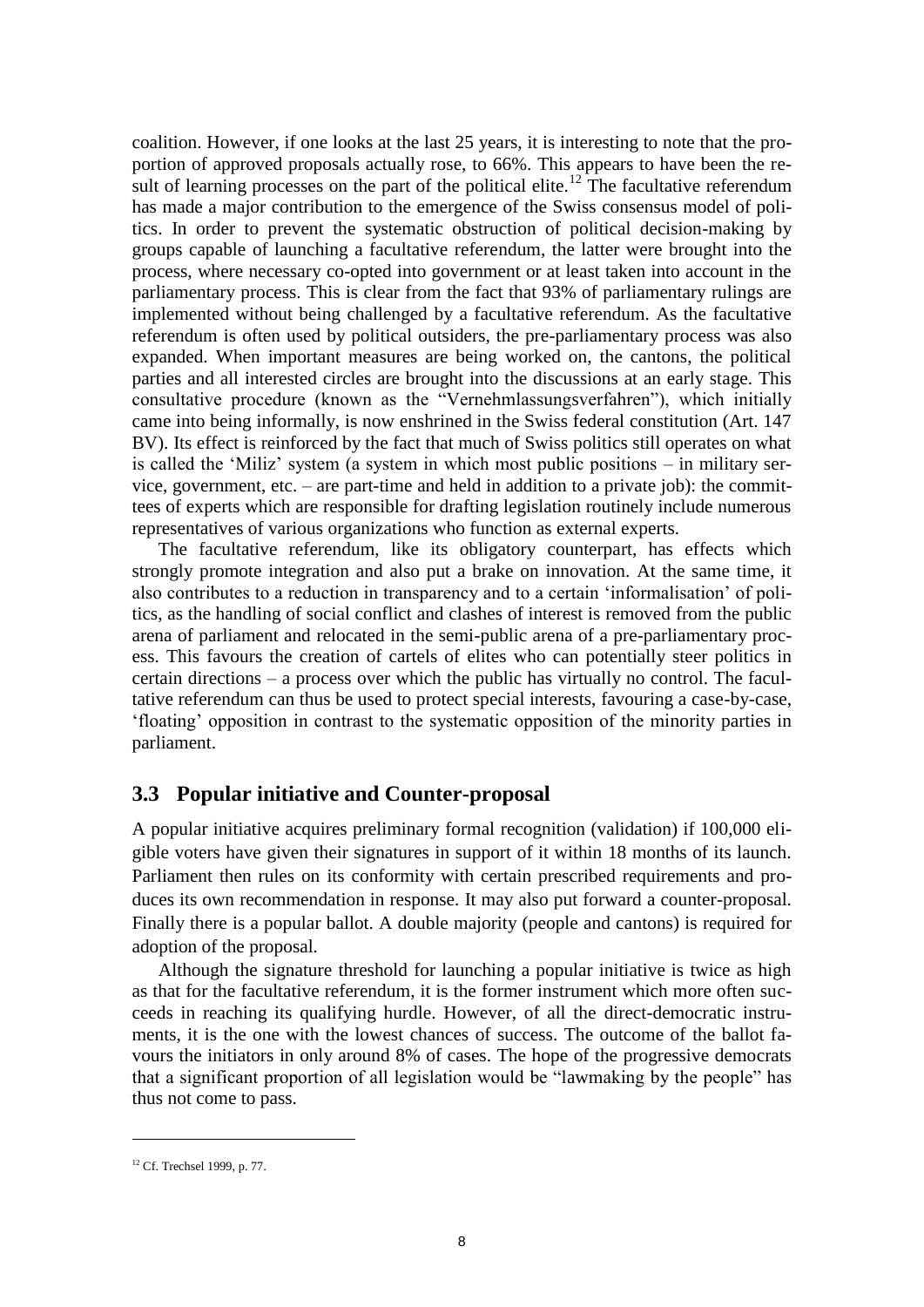The aim of the popular initiative is to bring about change; it serves in the first place as a means of directly forcing through a demand made to the government and parliament. There are almost no restrictions on subject matter. It thus functions somewhat as a safety valve within the strongly consensus-oriented decision-making system. But the same law applies here too: the more the subject of a popular initiative diverges from the status quo, the lower are its chances of success. The electorate tends to vote conservatively, in line with the views of the bourgeois elites. In general, the popular initiative is an instrument of the opposition. It thus tends to be used mainly by 'the Left' in an attempt to offset its weaker political position by resorting to a popular vote.

The indirect effect of the popular initiative must not be forgotten. It is sometimes used as a kind of bargaining tool in negotiations with the government and parliament, in order to force them to submit a counter-proposal by means of which at least some of the demands of the initiative committee can be realised. It is frequently the case that the debate and activation of public opinion around the initiative issue can result in some of its elements being converted into legislation even when the initiative proposal has been rejected in the public vote. Research estimates are that around one-third of all popular initiatives leave either a direct or indirect mark on legislation.<sup>13</sup>

It is also possible that the initiators actually have other aims in mind than a direct success at the ballot box. The expenditure of time, energy and money involved in launching an initiative can help to increase the mobilisation and motivation of ones own supporters. Taking up popular issues can potentially win a political party new members or supporters for its agenda. A popular initiative may thus be used to improve a party"s electoral chances, enhance its public profile or bring about an increase in its social or political influence.

In the long view, the popular initiative has two main effects: it compensates for the innovatory weakness of an over-restrained consensus system $14$  and by acting as a safety valve it helps to integrate those who are dissatisfied with the political status quo.<sup>15</sup>

#### **3.4 Summary**

In the Swiss context, the instruments of direct democracy produce consensus-oriented effects and thus contribute to the integration of the major groupings in society. Both the obligatory referendum and the popular initiative incorporate strong elements of minority protection through the double majority requirement. Although – or perhaps even because – the facultative referendum is easy to use as a blocking tool, it has also come to generate a marked pressure for consensus. In order to prevent the actions of the state from being blocked, important opposition groups are brought into the legislative process at an early stage. These effects are reinforced by the underlying conflict structure: the crossing and overlapping of lines of conflict works against the permanent subjection of certain social groups to the "tyranny of the majority".

Direct democracy gives people wide-ranging possibilities of participation. The popular political rights represent real tools by means of which opposition forces can

<sup>13</sup> Joye/Papadopoulos 1994, p. 260.

<sup>&</sup>lt;sup>14</sup> Hertig 1984, p. 254.

<sup>&</sup>lt;sup>15</sup> Linder 2005, p. 269.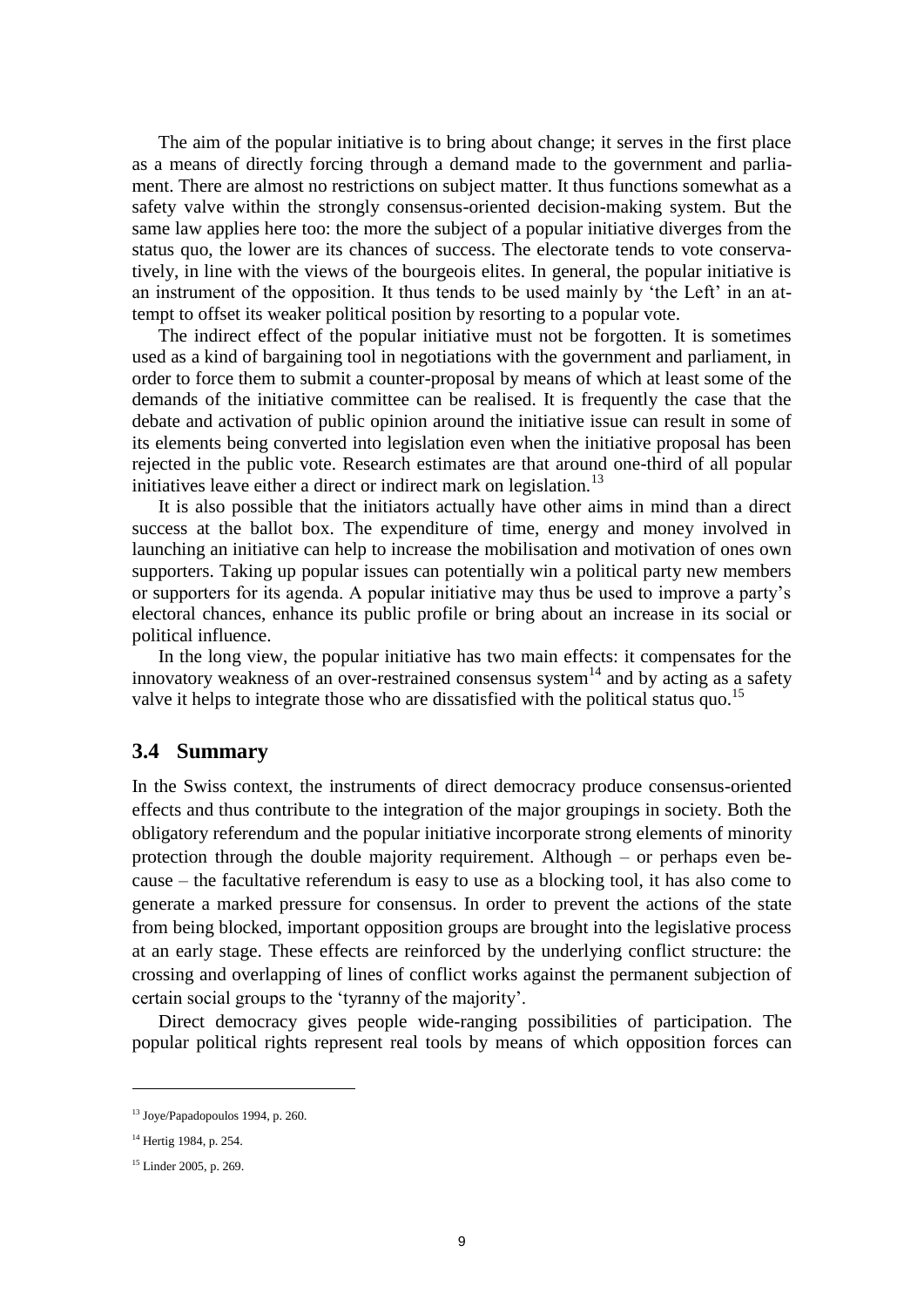exercise some control over the decision-making elites and secure a public voice for their concerns and differing points of view. Since the pressure for consensus leads to oversized coalitions with a correspondingly weak political opposition, the people take on the role of the (extra-parliamentary) institutional opposition.<sup>16</sup> The increased control of the elites and the extended possibilities for having an influence on decision-making result in the political system becoming more responsive overall. In addition, the use of directdemocratic instruments favours the decentralisation of the structure of public spending. This ensures that public sector activity is linked far more closely to citizens" wishes and genuine local needs.<sup>17</sup>

The consensus-oriented design of direct democracy, added to the rather bourgeoisconservative views of the majority of the population, result in politics being strongly oriented towards preservation of the status quo. In general, few decisions are really innovative and progressive. In crisis situations, or when new kinds of challenge emerge, the decision-making system can rapidly hit the buffers. An eloquent example of this danger is the far-reaching withdrawal of direct-democratic procedures during both World Wars. To a large extent, the government and parliament were forced to resort to emergency law in order to retain their capacity to act. Retaining the direct-democratic procedures would have prevented them taking rapid or timely action.

As the major decisions must in any case be put to the people, neither elections, nor parliament and government are as important as in purely representative systems. The result is a certain undermining of political responsibility. Members of parliament who lose important initiative or referendum ballots are not required to resign. The political parties are also relatively weak, since organisations and other groups are not reliant on them as intermediaries to defend and promote their interests, since they can intervene directly themselves thanks to the popular rights. The fact that the relevant interest groups are brought into the decision-making process as early as possible makes politics more informal. Important preliminary decisions are no longer made in parliament, but in pre-parliamentary processes from which the general public is excluded. Last but not least, interests and groups which cannot easily organise themselves, and thus may be incapable of launching a referendum, run the risk of becoming permanent minorities without political influence.

### **4 Democratic Infrastructure**

We are familiar with the term 'infrastructure' from daily life. In this context, it is most commonly used to denote the system of streets, railroads etc., which is needed to make traffic or transport systems work. In more general terms, "infrastructure" can be defined as follows:

1

<sup>16</sup> Ibid., p. 246.

<sup>&</sup>lt;sup>17</sup> Cf. Freitag/Vatter 2000; Matsusaka 1995, 2000.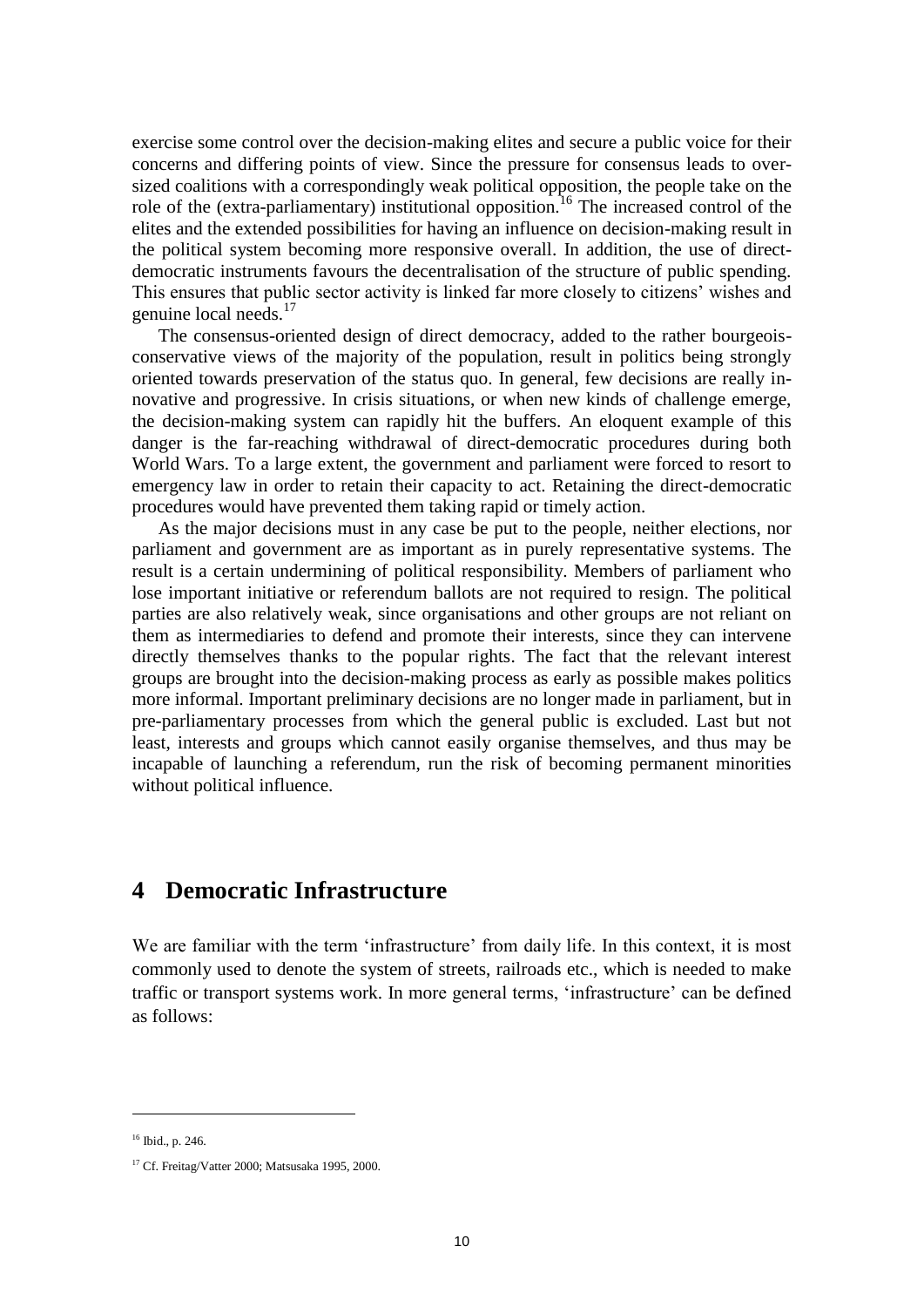"Infrastructure is a set of interconnected structural elements that provide the framework supporting an entire structure."<sup>18</sup>

From this definition we can deduce that infrastructure is not an end in itself, but something that forms the basis for one or more other structures. Thus infrastructure is functional to the achievement of the goals of other systems (e.g. railroads are one of the bases of the transport system).

In modern democratic polities we can differentiate between "democratic infrastructure' and 'direct-democratic infrastructure'. The first encompasses the institutions, instruments and procedures provided by the state which enable the exercise of democratic rights. For example, a 'democratic infrastructure' makes (regular) elections possible. In so doing, it becomes one of the main organisational prerequisites of democracy itself. The second aspect – a 'direct-democratic infrastructure' – encompasses the institutions, instruments and procedures provided by the state that make the use of direct democratic rights possible. In simple terms, a 'direct-democratic infrastructure' enables the exercise of direct-democratic rights, meaning factual decisions made by the people (e.g. through initiatives and referendums).

*Table 4: Infrastructure – definition*

#### **In general:**

Infrastructure is a set of interconnected structural elements that provide the framework supporting an entire structure.

#### **Democratic infrastructure:**

Institutions, instruments and procedures provided by the state that render the use of democratic rights possible  $(\rightarrow$  elections).

#### **Direct democratic infrastructure:**

Institutions, instruments and procedures provided by the state that render the use of *direct* democratic rights possible  $(\rightarrow$  initiatives and referendums).

In Switzerland, both democratic and direct-democratic infrastructures are provided on all three levels of the state: federation, cantons, and municipalities. In what follows we will concentrate on the federal level and especially on the infrastructure for the direct democratic instruments. From the organisational point of view, the Swiss Federal Chancellery, the government's Staff Department, is - in collaboration with the ministries (Departments) - the main provider of the direct-democratic infrastructure (see Table 6).

 $18$  Cf. Wikipedia (2006).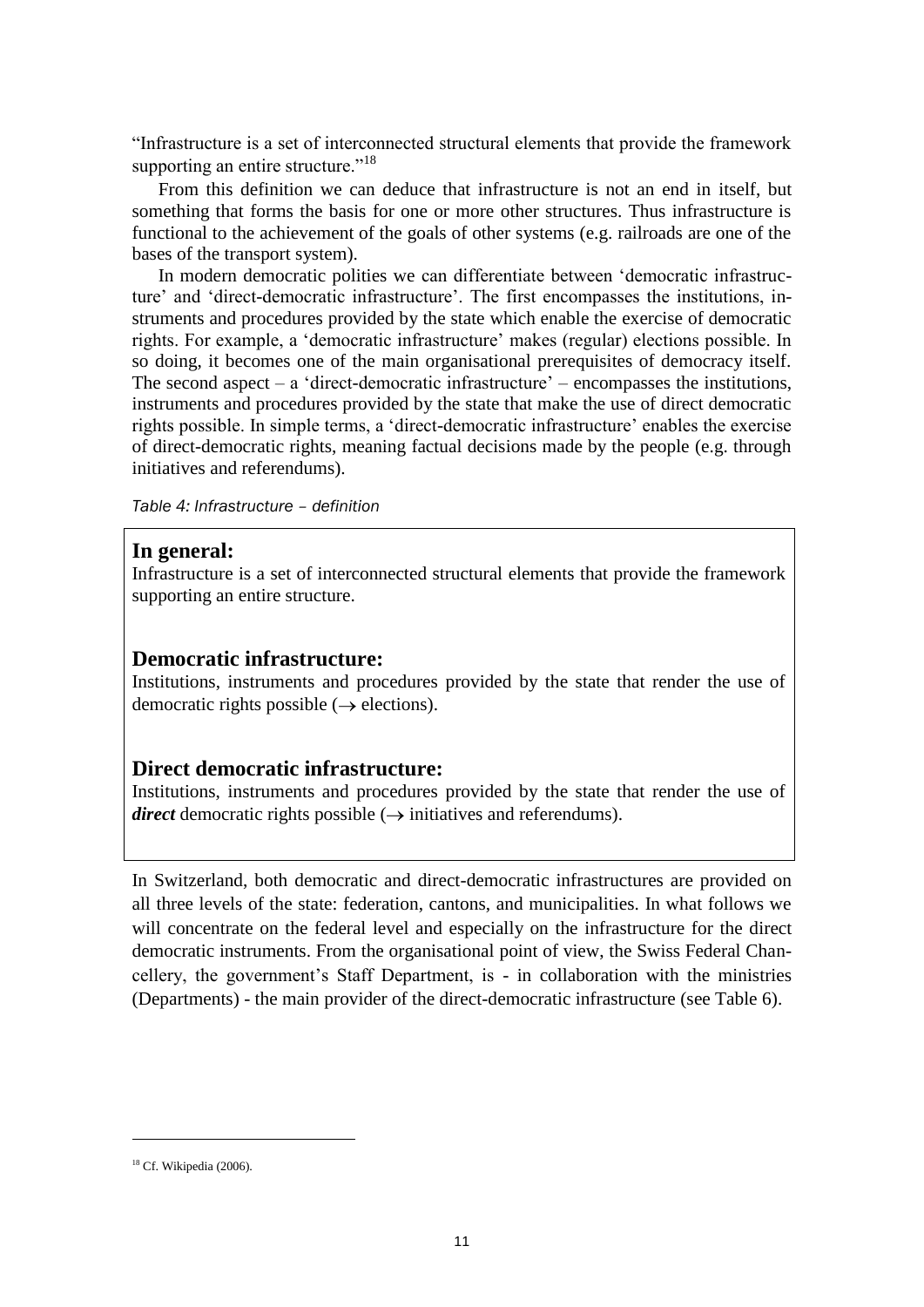*Table 5: Swiss Government: Organisation*



Several sectors or sections within the Federal Chancellery are involved in the provision of the direct-democratic infrastructure (see Table 7). The Information and Communications Sector handles the business of day-to-day information about the government"s proceedings and its decisions. In addition, this sector is also responsible for producing together with the Departments - the official information material for the national ballots (initiatives and referendums). The Federal Council Sector is also involved in providing democratic infrastructure through its Central Language Services and by producing the Federal Bulletin and other publications. Last but not least, the Popular Rights Section in some sense represents the "opposition" within the administration. It is responsible for organising the national elections and ballots. It provides advice to citizens, political parties and other organisations which intend to make use of the popular rights.

In the following chapters we will take a closer look at the specific services (i.e. information, language, procedures, support), which are part of the direct-democratic infrastructure provided by the Swiss Government.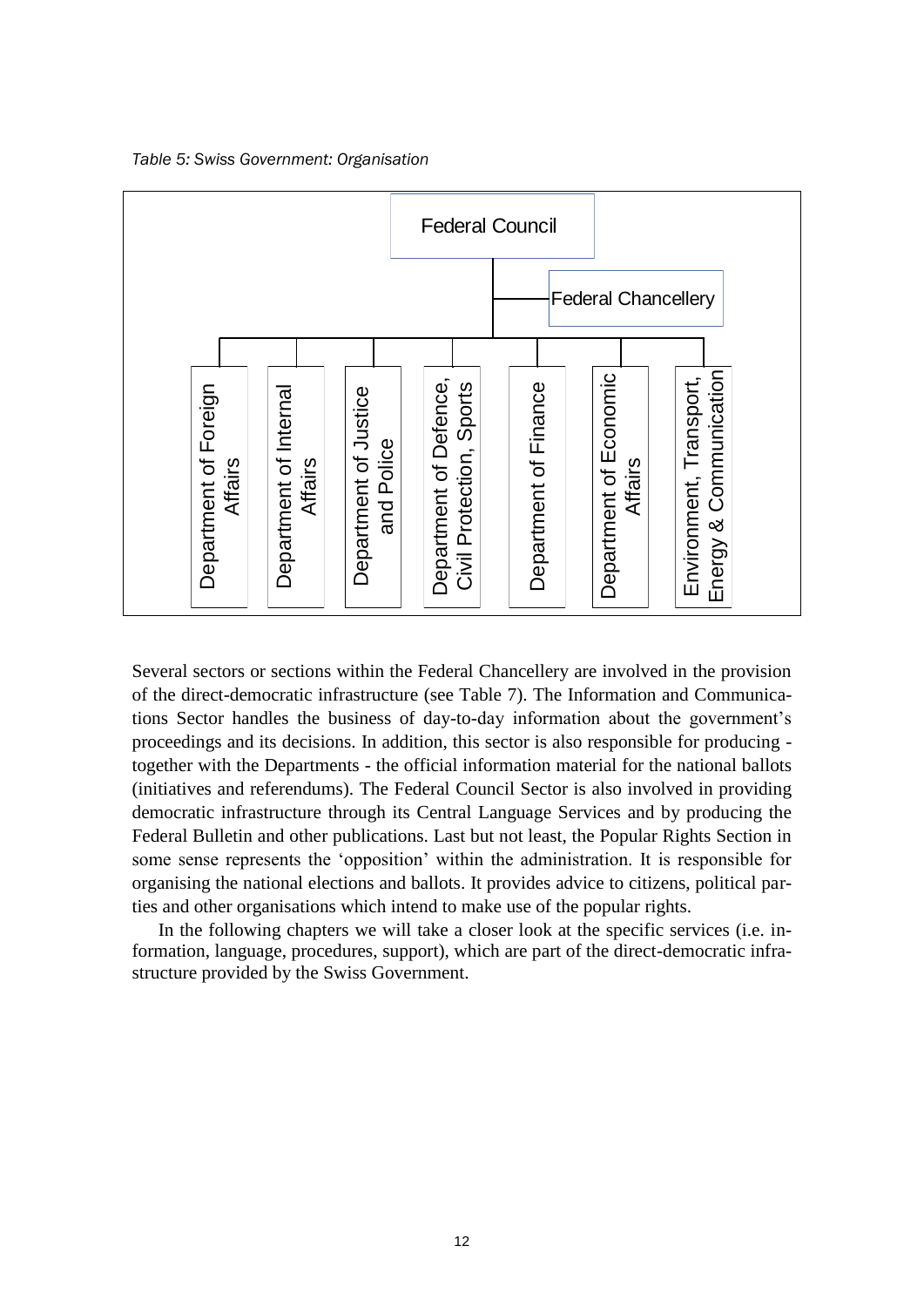*Table 6: Swiss Federal Chancellery: Organisation*



#### **4.1 Information**

A well-informed citizenry is in general one of the main preconditions for the proper functioning of direct-democratic procedures. Since the citizens play a very important role in the Swiss system of direct democracy, the Swiss authorities offer a vast array of information. Access to official documents is guaranteed by law (Freedom of Information Act).

The Swiss Federation has an online portal, through which all the branches of government are made accessible to the public. It is important to mention in this context that practically all official documents are available online and that these online documents are free of charge. An overview of the most important publications is given below.

The Federal Bulletin is the main organ of publication of the federal authorities. This weekly publication, which is also available on the Internet, embraces on the one hand all the bills, the corresponding draft decisions and the explanatory material presented to the parliament by the government. On the other hand, it also includes all the parliamentary decisions on laws and resolutions which are subject to either the facultative or the compulsory referendum. Besides the aforementioned information, the Federal Resolutions, the results of the validation process for proposed referendums and initiatives, the Federal Council"s decisions about the ballots (validation etc.) and the Federal Council"s report on the national elections to the National Council (lower chamber), are also published in this paper.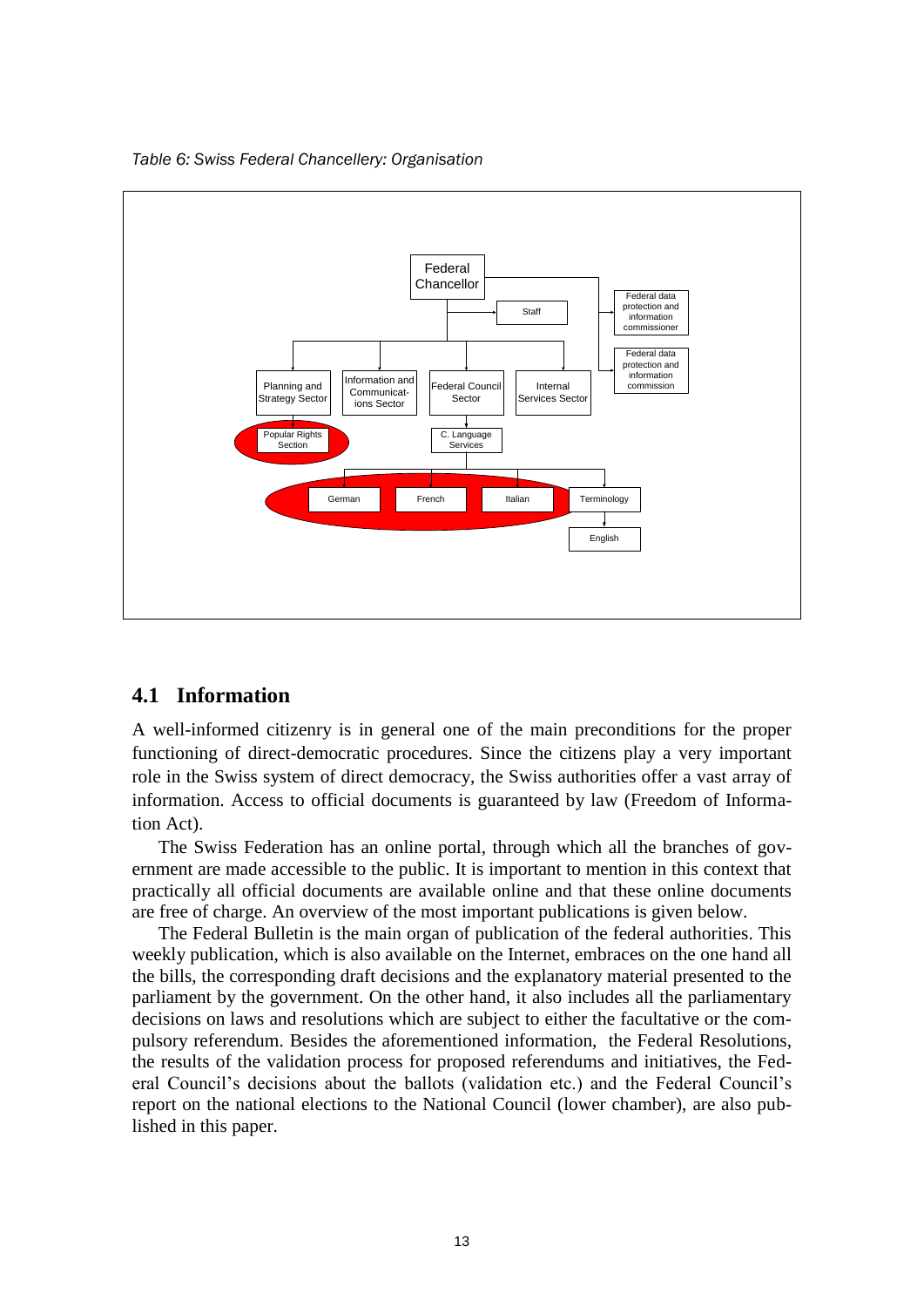All laws, decrees and international treaties which are currently in force are published in the Systematic Collection and in the Official Collection and are available online. Furthermore, there is a vast array of reports, White Books and brochures which are available online or can be ordered for a small fee from the Federal Publications Office.

### **4.2 Language**

It is common knowledge that language is power. In a system which tries to enhance the potential for participation of its citizenry, it is crucial that people should understand politics in general and the content of the legal texts in particular. As Switzerland is a country with four official languages (Art. 70 §. 1 FC) and three working languages (German, French and Italian), there is a legal obligation on the state to ensure that every single citizen may communicate with the authorities in her or his own language. This principle holds true even within the federal administration. According to the principle "chacun/chacune sa langue", Swiss federal officials have the right to use their own language in their place of work, but they must also understand at least one other official language.

It is a long established policy of the federal authorities that all official texts should be easily intelligible for the  $-$  so-called  $-$  'ordinary citizens'. In order to implement this policy, language experts participate in the drafting process of official documents such as ballot recommendations or brochures etc. Swiss laws are "state-of-the-art" in terms of intelligibility. There are established procedures for guaranteeing the linguistic quality of the Swiss laws:

- The Language Services take part in the drafting of the laws from scratch.
- There is a special training for the people who draft legal texts (Murten seminars on drafting legislation).<sup>19</sup>
- There are published special guidelines for drafting legal texts.<sup>20</sup>

### **4.3 Procedures**

Switzerland is the only country in the world in which popular rights are applied as a routine procedure.<sup>21</sup> Their use is constitutionally prescribed, with fully developed procedural mechanisms (detailed in the federal law on political rights). Thus the standard procedures are functional prerequisites for integrating direct-democratic instruments into a representative system and rendering their use an integral component of the political system. These mechanisms ensure that what is at issue is the content of the (initiative or referendum) ballot, and not the procedure.

<sup>19</sup> Cf. http://www.admin.ch/ch/d/bk/sp/andere/index.htm.

<sup>&</sup>lt;sup>20</sup> Handbook: "Gesetzgebungsleitfaden"; Journal on Legislation: "LeGes - Gesetzgebung & Evaluation".

 $21$  Gebhardt (2000), 16.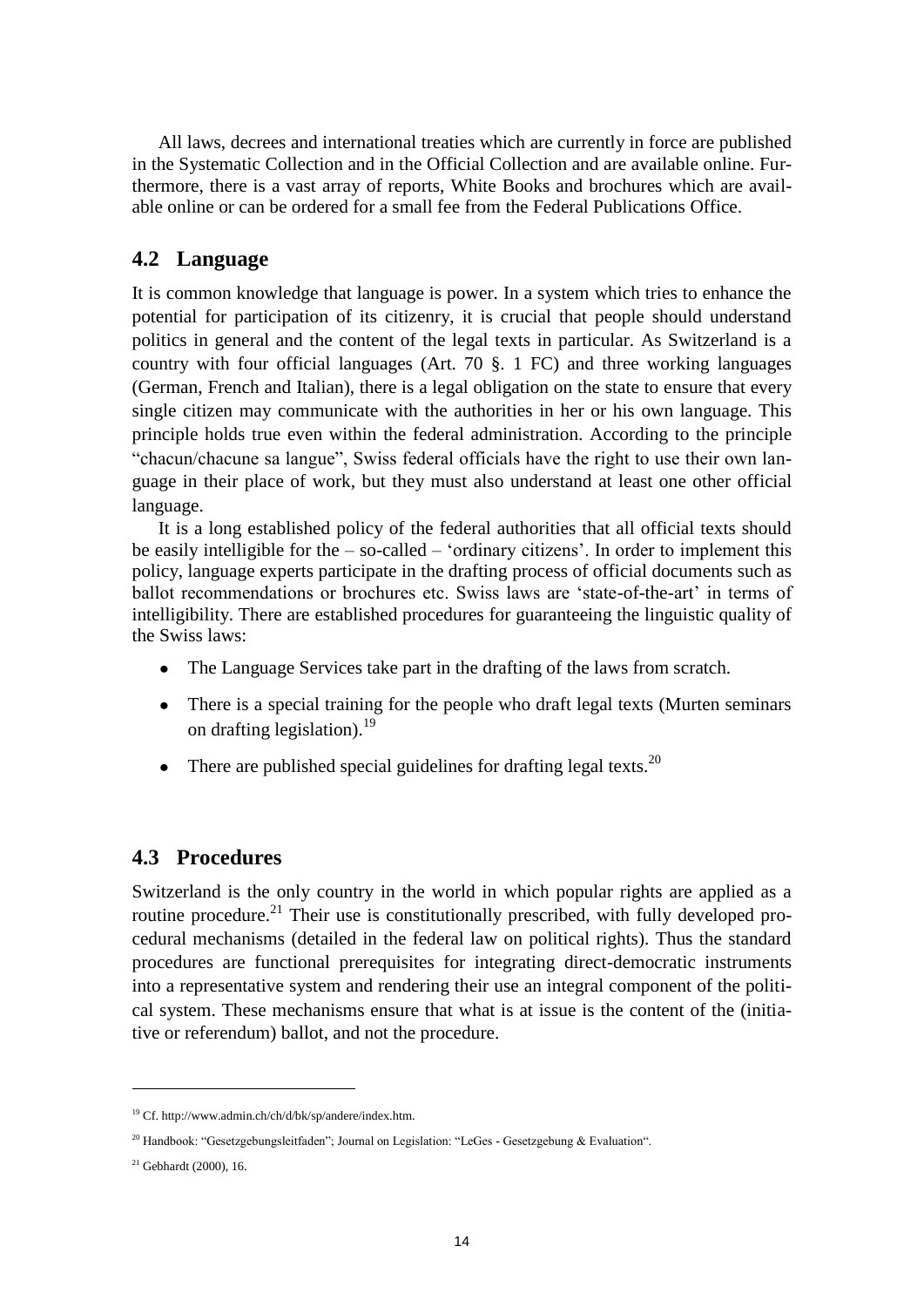In Switzerland every single step of the ballot process is formalised and standardised. The process is initiated when a law which is subject to referendum or the text of a popular initiative is published. Then the required signatures for the referendum or the initiative have to be gathered by the respective committees. After this, the Federal Chancellery declares whether the initiative or the referendum is "qualified" or not. In the case of the popular initiatives there is also a preliminary check. Initiatives which violate the principles of unity of subject-matter or unity of form, or which are incompatible with binding international laws (ius cogens), are declared invalid, which means that they will not proceed to a popular vote (Art. 139 Abs. FC). At first sight, it may seem strange that the preliminary check (of formal validity) takes place only after the signature collection. But the principle of popular sovereignty means that it is assumed that people are able to judge for themselves whether a proposed initiative is valid or not. Moreover, the debate about an initiative"s validity is part of the whole direct-democratic discourse. Since the introduction of the popular initiative in 1891, only three initiatives have been declared invalid.<sup>22</sup>

Once the referendum is qualified, the Federal Council arranges the popular ballot. In the case of the popular initiative, the Federal Council prepares a position statement (known as the "Botschaft") for presentation to the Parliament, in which it outlines the consequences of the initiative for the Swiss legal system and federal policies. Based on its assessment, the Federal Council makes a recommendation either to accept or to reject the initiative. Parliament then debates the Federal Council"s statement and produces its own recommendation. There is also the possibility for the Parliament to propose a direct or indirect counter-proposal to the initiative. In any case, the authorities have to meet the time limits prescribed by law (Art. 74: Federal law on political rights). These are 39 months for "simple initiatives", or 51 months for initiatives with counterproposals.

The final step of the direct-democratic process is the popular vote. After the ballot has taken place the result is validated by the Federal Council. Thereafter the changes to the constitution or the new or modified law can enter into force.

Besides the direct-democratic procedures in the strict sense there are also regular consultations on important issues before a decision is reached by the Federal Council. These consultations first evolved informally. The government wanted to avoid being defeated in the referendum and therefore began to consult with those opposition groups which could mount a credible threat to launch a referendum against the governing parties. This practice eventually led to the Swiss policy of "concordance" or consensus, since all major groups were included in the grand coalition at the national level. Today these consultation processes ("Vernehmlassungsverfahren") are prescribed in the constitution (Art. 147 FC). Every interested group has to be consulted, but the process is also open to the general public. The introduction of this instrument is a direct consequence of the popular rights (especially the facultative referendum), which force the political élite to take more account of the people"s opinions, thereby enhancing the legitimacy of the system.

<sup>&</sup>lt;sup>22</sup> Cf. http://www.admin.ch/ch/d//pore/vi/vis\_2\_2\_5\_6.html.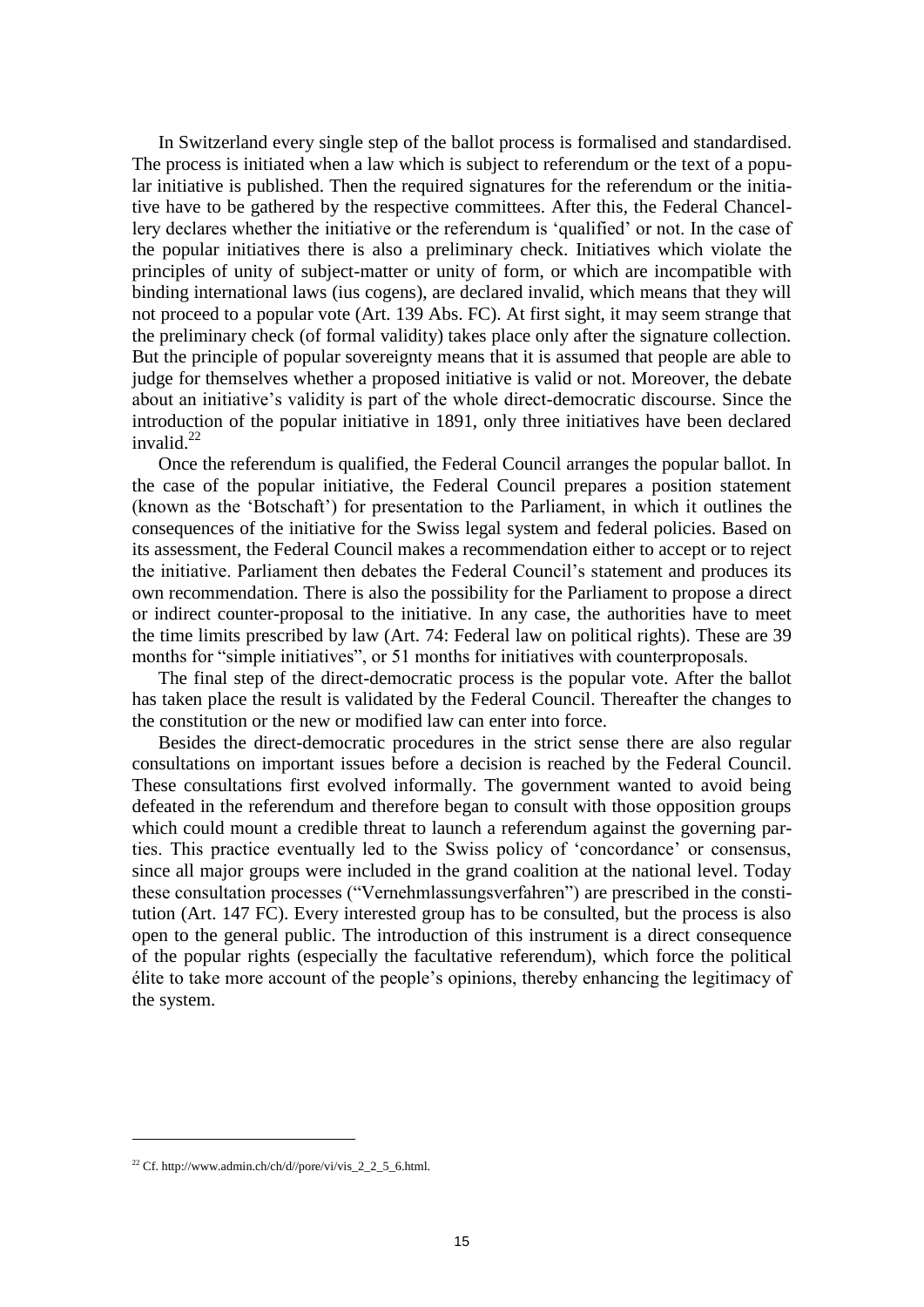### **4.4 Support**

The Swiss government"s dedication to fostering the use of direct-democratic rights is demonstrated by the fact that it has created an organisational unit in the Federal Chancellery, the Popular Rights Section, which, among other tasks, provides direct support to citizens, political groups or parties who wish to exercise their popular rights. This unit is sometimes – somewhat ironically – called the "opposition within the government".

The Popular Rights Section has a kind of a help desk where interested persons can receive direct answers to questions about the direct-democratic instruments. The section also provides manuals and popular brochures about the use of popular rights. Generally speaking, one of the main aims of the Popular Rights Section is to facilitate and encourage the use of the direct-democratic instruments.

## **5 Conclusions**

In this final chapter we attempt to generalise the conclusions from the Swiss experience of how to make direct democracy work in a political system:

- Political decisions should be taken close to the citizen. Decentralised decisionmaking ensures that people"s needs are reflected in the political agenda. Furthermore, the proximity of citizens to the political decision-making process also ensures that they are familiar with the policy questions and the procedures.
- There should be clear rules and procedures. The clearer the procedures, the greater is the likelihood that direct-democratic instruments are used regularly in a manner that is functional for the political system as a whole.
- The results of the ballot should be both legally and politically binding, in order to emphasise the importance of the popular element in the polity.
- The threshold for the use of the direct-democratic instruments should be low.
- The political actors should inform the public about policies on a regular basis. The information has to be comprehensive and easily accessible.
- Language is also an important enabling factor for the use of the popular rights. Information should be available in the mother tongue of the citizens. Legal texts as well as informational material should be easily intelligible.
- Last but not least, it is important to create a support infrastructure in order to disseminate knowledge of the popular rights and to facilitate their use.

In short: it is essential to have clear rules of the game and it is also very important to create a supportive environment for the use of the direct-democratic instruments.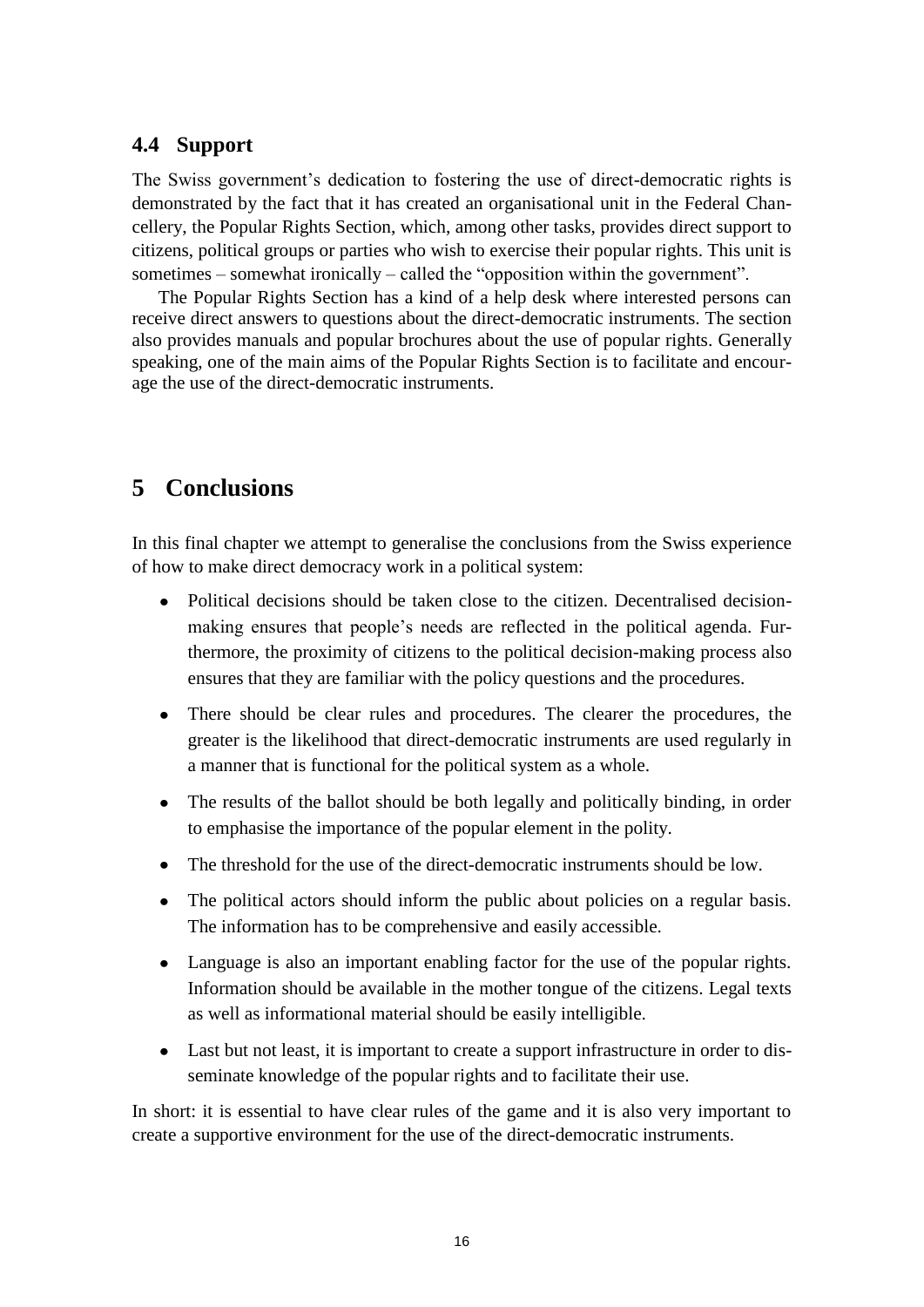### **6 References**

#### **Sources**

- *Bundesverfassung der Schweizerischen Eidgenossenschaft vom 18. April 1999 (Stand am 8. August 2006), cited as CF.*
- *[Constitution of the Swiss Confederation, dated 18th April, 1999 (correct as of 08.08.2006), cited as CF]*

*Bundesgesetz über das Öffentlichkeitsprinzip der Verwaltung vom 17. Dezember 2004 (Stand am 20. Juni 2006) [Federal Act on Freedom of Information in the Administration of 17th December 2004]*

*Bundesgesetz vom 17. Dezember 1976 über die politischen Rechte, cited as LPR. [Federal law of 17th December 1976 on political rights, cited as LPR]*

#### **Literature**

- *Borner, Silvio/Rentsch, Hans (Hrsg.)* (1997) Wieviel direkte Demokratie verträgt die Schweiz? Beiträge zur aktuellen Reformdebatte. Referate und Diskussionsbeiträge der Tagung "Direkte Demokratie in der Schweiz" vom 11./12. Juli 1996 in Zug. Chur/Zürich. Rüegger.
- *Brunetti, Aymo/Straubhaar, Thomas* (1996) Direkte Demokratie "bessere" Demokratie? Was lehrt uns das Schweizer Beispiel?, in: Zeitschrift für Politik, Nr. 6. S. 7-26.
- *Bundesamt für Justiz, Gesetzgebungsleitfaden (2002): Leitfaden für die Ausarbeitung von Erlassen des Bundes. Bern [2., überarbeitete Auflage].*
- *Bundesamt für Statistik* (2004) Politischer Atlas der Schweiz. Daten und Karten zu den Nationalratswahlen und den eidgenössischen Volksabstimmungen 1866-2004. Neuchâtel, BFS (CD-ROM). [Zitiert als BFS (2004)].
- *Church, Clive C.* (2004) The Politics and Government of Switzerland. Houndmills, Palgrave.
- *Feld, Lars P.*/Savioz, Marcel R. (1997) Direct Democracy Matters for Economic Performance: An Empirical Investigation, in: Kyklos, vol. 50, no. 4, S. 507-538.
- *Fossedal, Gregory A.* (2002) Direct Democracy in Switzerland. New Brunswick/London, Transaction Publishers.
- *Freitag, Markus/Vatter, Adrian* (2000) Direkte Demokratie, Konkordanz und Wirtschaftsleistung: Ein empirischer Vergleich der Schweizer Kantone, in: Schweizerische Zeitschrift für Volkswirtschaft und Statistik, Jg. 136, Nr. 4, S. 579-606.
- *Frey, Bruno S.* (1994) Direct Democracy: Politico-Economic Lessons from the Swiss Experience, in: American Economic Review, vol 84, no. 2, S. 338-342.